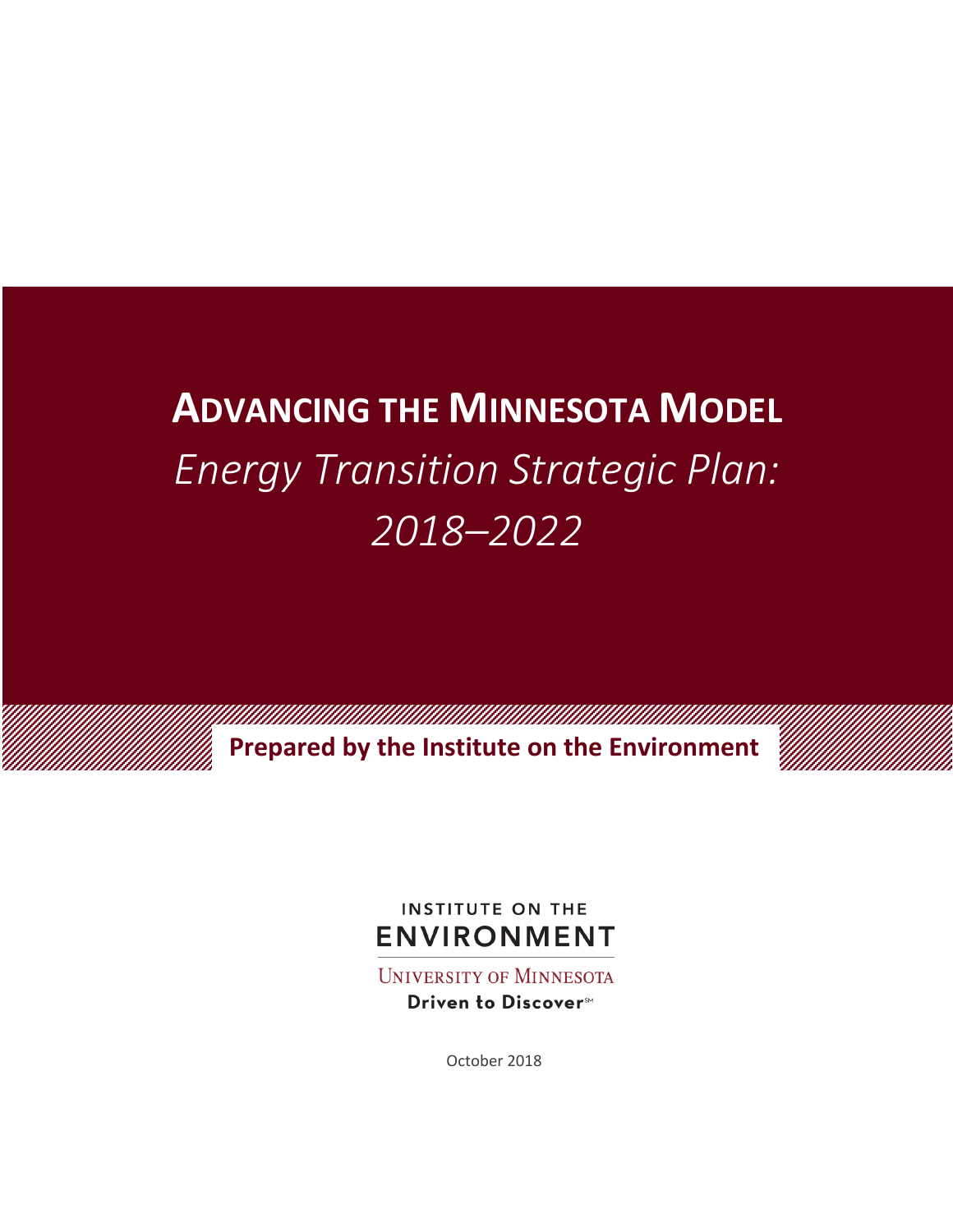## Advancing the Minnesota Model Energy Transition Strategic Plan: 2018–2022

**VISION: Minnesota's energy systems are a global model for developing a prosperous and equitable carbon-neutral economy that advances innovation and improves people's lives and the environment.** 

**This strategic plan describes the activities that the Institute on the Environment will advance on behalf of Minnesota, the University of Minnesota, and the University's partners and stakeholders in the energy transition, toward achieving the vision statement above.**

**MISSION: The Institute on the Environment engages university and external experts to catalyze solutions to rapidly reduce carbon emissions and create Minnesota's clean energy future.**

## **University Context**

The Institute on the Environment (IonE) has committed to championing carbon neutrality for Minnesota as one of three strategic sustainability goals IonE will pursue over three years. IonE is a university-wide unit dedicated to fostering interdisciplinarity, translational knowledge and leadership development to help build a future where people and the planet prosper together. The IonE community consists of more than 130 affiliated faculty, thousands of students, and dozens of external partners. In addition to guiding the work of IonE on behalf of energy transition across the University of Minnesota (UMN), this plan will guide other programming at IonE such as international programs and sustainability education that provide important contributions to energy transition in Minnesota.

## **Theory of Change and Approach**

The science is clear that we need to decarbonize the economy on a global scale as soon as possible to prevent catastrophic effects of climate change on human health and the environment. The global Paris Agreement seeks to avoid warming exceeding 1.5 to 2 degrees. Minnesota adopted a similar science-based IPCC goal of reducing greenhouse gas emissions 80% by 2050. However, nations and states will likely need to exceed these goals in order to meet the increasing urgency of recent scientific findings on climate change. Advancing equitable strategies to achieve this level of reduction and address the causes of climate change is a global grand challenge. Given the scale of change required, there is no one institution, sector, discipline, or community that will "solve" climate change. Solutions will require multi-sector, multi-disciplinary action as well as shared understanding, collaboration, and broad commitment across the economy and society.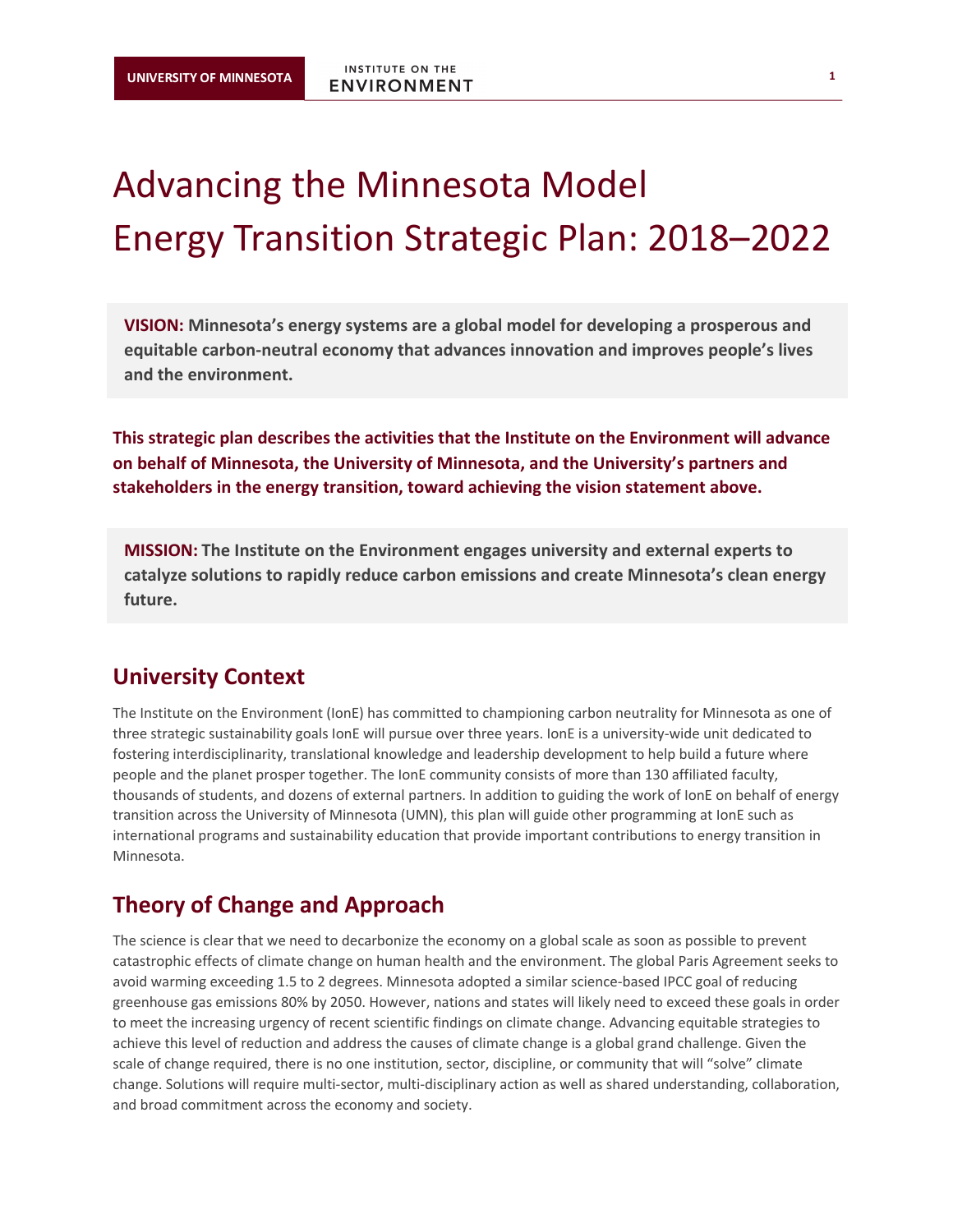As a major research university and land-grant institution, UMN is well-positioned to be an independent, long-term center of global research and learning that seeks solutions for climate change mitigation, as well as a practical resource for disseminating information and advancing solutions to meet state and global goals. UMN is uniquely qualified to answer big, challenging questions and educate the next generation of problem solvers. As an institution with a broad and deep base of expertise and knowledge, a reputation for academic rigor and independent inquiry, and the ability to act as a neutral convener, UMN is poised to contribute unique value to Minnesota's multi-sector ecosystem of energy-focused organizations working on climate change.

Additionally, as a public institution, UMN has an obligation to serve and engage the entire public, including historically marginalized communities. An approach that assesses impacts through the lens of equity and works toward equitable solutions is necessary for a successful and sustainable energy transition and must be reflected in IonE's organization and programs.

Within and for UMN, IonE is responsible for connecting academics and external stakeholders, integrating the university's joint roles in scholarly research and practical solutions. IonE strives for rapid integration of world-class UMN research and interdisciplinary education into actionable sustainability solutions. IonE is advancing renewable energy and carbon neutrality through its Impact Goal strategy and is the key implementer and instigator of this energy transition plan. This work supports IonE's vision of a future where people and the planet prosper, with decarbonization solutions that create economic opportunity, improve people's lives and improve our environment. IonE's multidisciplinary strengths and complementary programs will help advance this work.

IonE can have meaningful impact by supporting research and engagement across the university, in partnership and collaboration

#### **DEFINING EQUITY**

Equity is fair treatment, access, opportunity, and advancement for all people. The pursuit of equity involves identifying and eliminating barriers that have prevented the full participation of some groups—and tackling it requires understanding the root causes of disparities within our society. Improving equity requires increasing justice, fairness, and distribution of resources of institutions and systems.

with external experts and stakeholders, to develop and test the viability of replicable, scalable solutions to climate mitigation from local to global levels. Minnesota can be a laboratory for the Midwest, the U.S., and the world. Minnesota's progress on renewable energy and carbon reduction, both through governmental and private sector initiatives over the last decade, positions the state to demonstrate how to achieve a highly efficient, innovative, and prosperous economy while reducing greenhouse gas emissions. The benefits of clean energy in the electricity sector can ripple across the economy, creating new opportunities to drive down emissions for transportation, industry, and buildings.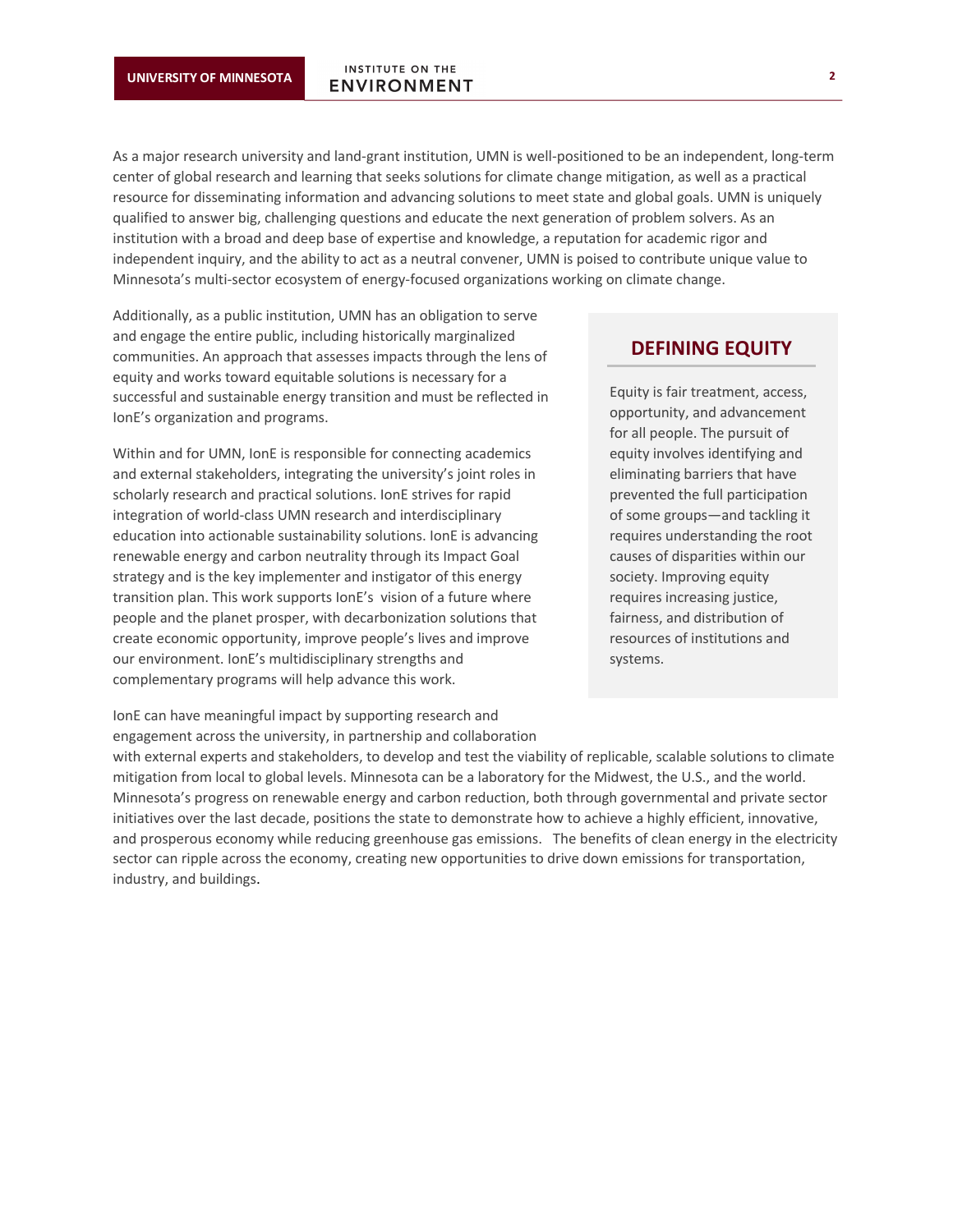## **BUILDING ON A STRONG STATE TRADITION OF ENERGY INNOVATION AND CREATING A REPLICABLE MODEL**

Minnesota's continued progress in embracing renewable energy and accelerating carbon reduction in the electricity sector builds upon its strengths as a strong and diversified economy. The next big challenge for the state is accelerating technology and market trends in transportation, buildings, and other sectors that improve quality of life while reducing or eliminating use of fossil energy. It is in this context that we see Minnesota continuing to lead energy innovation and showing the rest of the country and the world how to turn the cutting-edge into common practice.

Minnesota has few fossil fuels and has relied heavily on energy imports, adding to the state's incentive to decarbonize. As a vertically integrated, traditionally regulated utility state, Minnesota can serve as an important model for the more than half of U.S. states that are similarly regulated. Finding the solutions to decarbonization in this context will provide repeatable solutions for much of the U.S. At the same time, IonE's work can help influence energy transition in Minnesota by translating insights and effective practices from other regions. A key strength of the state—and model for others—is the collaboration between academia, business, and government and the synergy between urban and rural parts of the state that can enable Minnesota to be a living laboratory for low-carbon solutions.

**IonE is a "boundary organization" that plays a unique role in reaching beyond the university to bring together UMN experts from a broad range of disciplines with external experts and stakeholders, and is uniquely positioned to provide a highly complementary set of functions:** 

#### è **CONVENING**

IonE will convene UMN experts, scholars from other academic institutions, and non-academic experts and stakeholders to seek solutions and share knowledge, filling a need in the energy field in Minnesota (and beyond) that is critical to addressing the grand challenge of climate change.

#### è **STRATEGIC COMMUNICATIONS**

In coordination with IonE strategic communications, energy program scientists and staff will synthesize, curate, and communicate information to key external stakeholders and the public about a broad range of research at the university that informs low-carbon energy solutions. At the same time, communications to audiences within the university will advance understanding of key needs, trends, and opportunities in the region.

#### è **COLLABORATIVE RESEARCH, ANALYSIS, AND DEMONSTRATION PROJECTS**

IonE will catalyze, conduct, and coordinate project-based, multi-disciplinary, collaborative, and engaged research and demonstration projects to inform policymakers and the public. As part of IonE's convening role, external stakeholders will play a key role in informing IonE's research aims.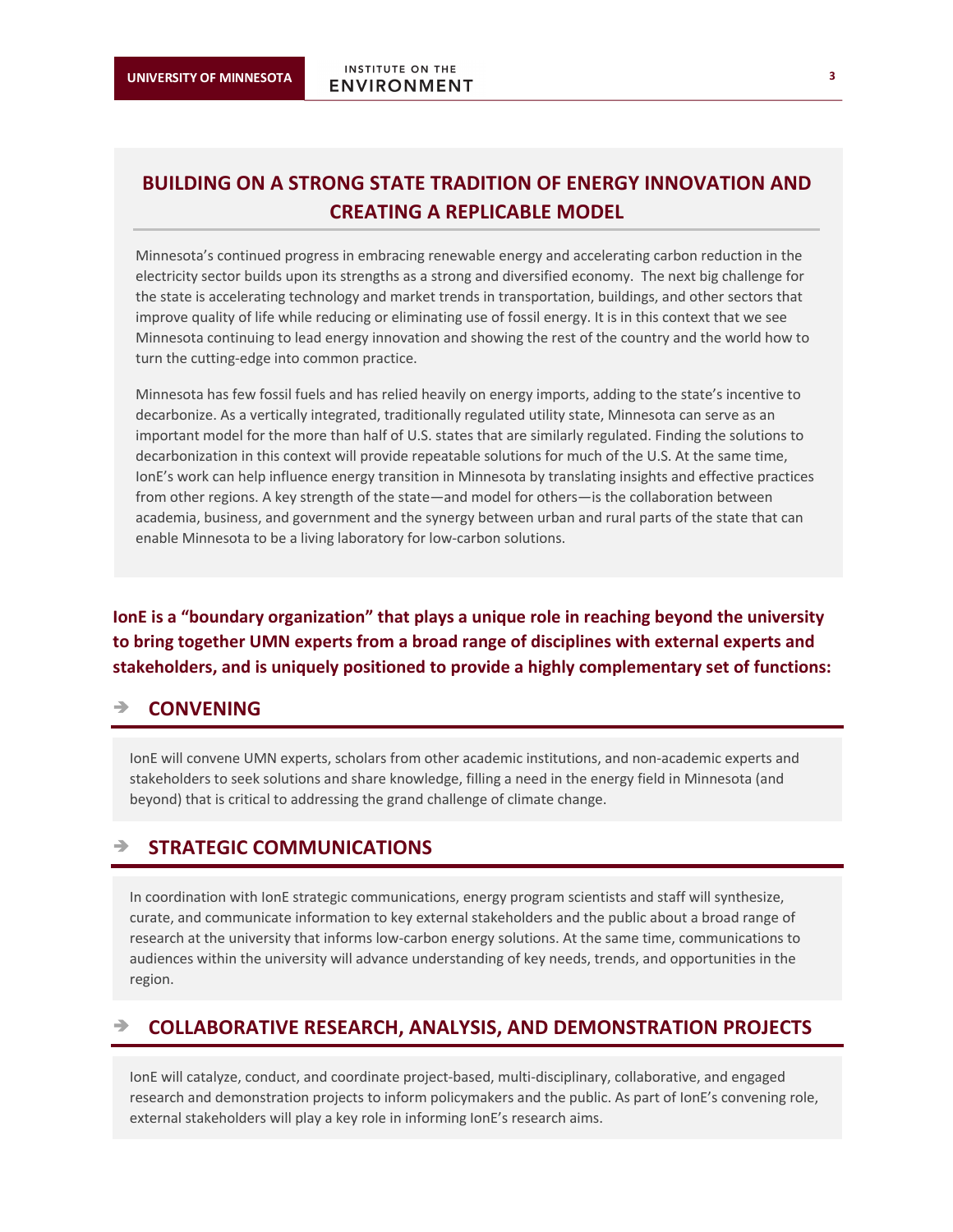#### è **EDUCATION AND LEADERSHIP**

IonE will engage students and other stakeholders, contributing to education of the energy leaders of tomorrow and cultivating informed leadership in key sectors and communities beyond the university. Global partnerships with leaders in decarbonization, such as Germany, will cultivate energy expertise among Midwest decision-makers and enhance UMN's global relevance. IonE leadership programming and UMN curricular programs will advance knowledge of the energy transition.

Key elements that will make this strategy successful include:

- **Robust awareness** of emerging energy transition opportunities and priorities through networks of university researchers and external partners.
- **Multi-disciplinary analysis** that integrates engineering, design, natural sciences, economics, law, policy analysis, public health and behavioral sciences.
- **Diversity, equity, and inclusion** integrated into all aspects of this energy transition work, including strategic direction, analysis, leadership development, and capacity building.
- **Strategic communications** to build a shared understanding and commitment to decarbonization solutions that support greater alignment of policy, research, diverse public interests, and businesses.

#### **A FOCAL POINT OF COLLABORATION**

The Institute on the Environment will be a focal point for convening and collaboration among energy experts within and beyond the university, decision-makers, and stakeholders across the spectrum of Minnesota's economy and society. Within the university, we will partner with and support multidisciplinary energy-related work in academic departments and professional schools—spanning engineering, policy, design, natural and behavioral sciences, business, and more. Beyond the university, we will engage the rich ecosystem of organizations providing critical research and implementation support for Minnesota's energy transition. We will help connect legislators and other decision-makers with clear, actionable information from these internal and external experts. We will work with communities to help ensure that energy transitions are just. And, we will work with utilities, industry leaders, entrepreneurs, public health and other sectors to craft and adopt new systems, practices, and technologies for low-carbon energy.

## **2018–2022 Strategies**

Over the next four academic years (AY 2018–2019 through 2021–2022), IonE will convene and support multidisciplinary and collaborative efforts to build understanding about what it will take to decarbonize Minnesota's energy systems. This will involve an ongoing process of mapping existing efforts and research, as well as convening and strategic communications, to connect a broad range of partners within and beyond the university. We will help create new opportunities for collaboration and convergence across disciplines and organizations and support the development of specific solutions through multidisciplinary teams. We will synthesize the results of research from within and beyond the university into accessible formats for varied audiences. These efforts will strengthen UMN's reputation as a source of highly visible and credible information about energy system decarbonization, increase public understanding of decarbonization solutions, and catalyze supporting actions. At the same time, we will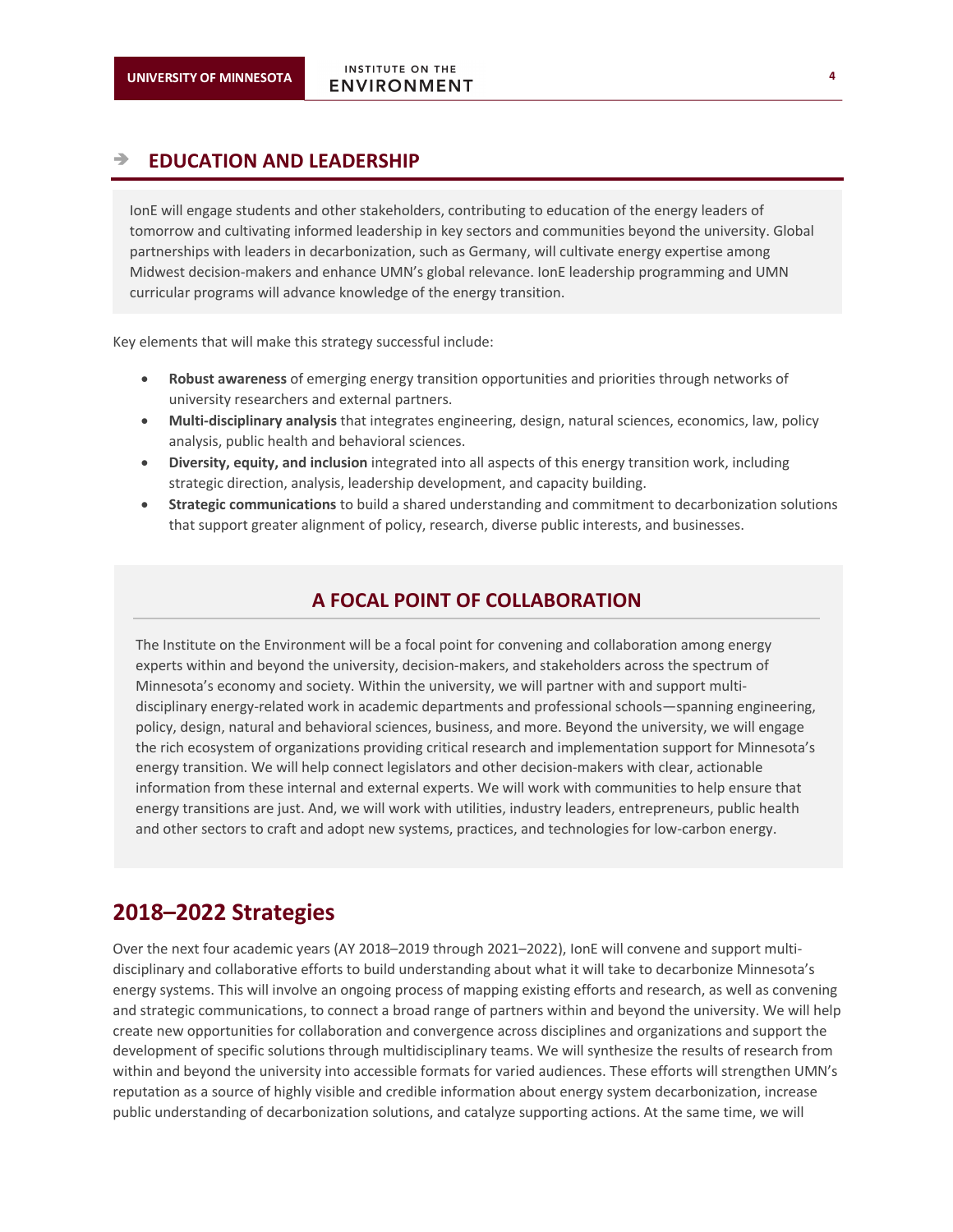strengthen energy transition work by attracting sustainable financial support, ensuring long-term commitment to a long-term challenge. We will achieve our mission by pursuing the strategies below.



## **STRATEGY 1:** Cultivate organizational mapping and landscape assessment for Minnesota

IonE will reach out to its external network and university researchers to source information about organizational activities, reports, research and other relevant information to map and assess the landscape of decarbonization efforts in Minnesota and beyond. Then, we will convene, share this information, and support a multi-disciplinary and collaborative effort to identify gaps, barriers, and opportunities towards decarbonization. This ongoing iterative process will be used

to identify and support high-priority energy transition research and communications and strengthen IonE's network of individuals and organizations contributing to future analysis and strategic communications.

*Objective 1.1:* Conduct a mapping analysis of university experts and public and private organizations outside the university who do decarbonization research and analysis, including key areas of focus and research questions.

*Sub-Objective 1.15:* The landscape assessment will include establishing a baseline for energy equity work, by conducting a landscape review of key energy-related equity issues of concern in Minnesota and the Midwest region, providing a summary of key concerns affecting low income communities and communities of color, and policy approaches from other states.

*Objective 1.2:* Initiate a process of holding a high-profile, multi-disciplinary annual conference of UMN experts, external partners, and stakeholders to assess the landscape of decarbonization needs and opportunities in Minnesota and identify key research questions, projects, and potential collaborations. The conference will:

- Create a shared understanding of the "state of the state" on decarbonization
- Create the opportunity for UMN and external partners to share information about their work and research and identify points of potential future collaboration and convergence
- Collectively generate a community-wide action, research opportunities, and needs list
- Highlight successes that are replicable and scalable, both inside and outside of Minnesota, and key implementation steps, challenges, and lessons learned
- Include IonE's diverse university and external stakeholders from cross-cutting energy sectors such as industry, agriculture, transportation, buildings, and electricity, and from diverse geographies and demographics
- Catalyze new business opportunities, projects, and partnerships

*Objective 1.3:* Informed by outcomes from the conference, develop high-profile reports on state decarbonization and related communications that are relevant and accessible for a variety of key audiences, including policymakers and decision-makers.

*Objective 1.4*: As part of IonE's carbon-neutral initiative and in collaboration with IonE's Energy Advisory Committee, prioritize specific areas for focused IonE contribution and develop an annual workplan. Ideally, IonE's energy portfolio will have three to five topic areas of key focus at any point in time. Annually revisit and refine the IonE's energy portfolio workplan.

*Objective 1.5:* Deepen engagement over time with key organizations and leaders in specific sectors and communities to identify decarbonization opportunities and strategies specific to them. Priority communities to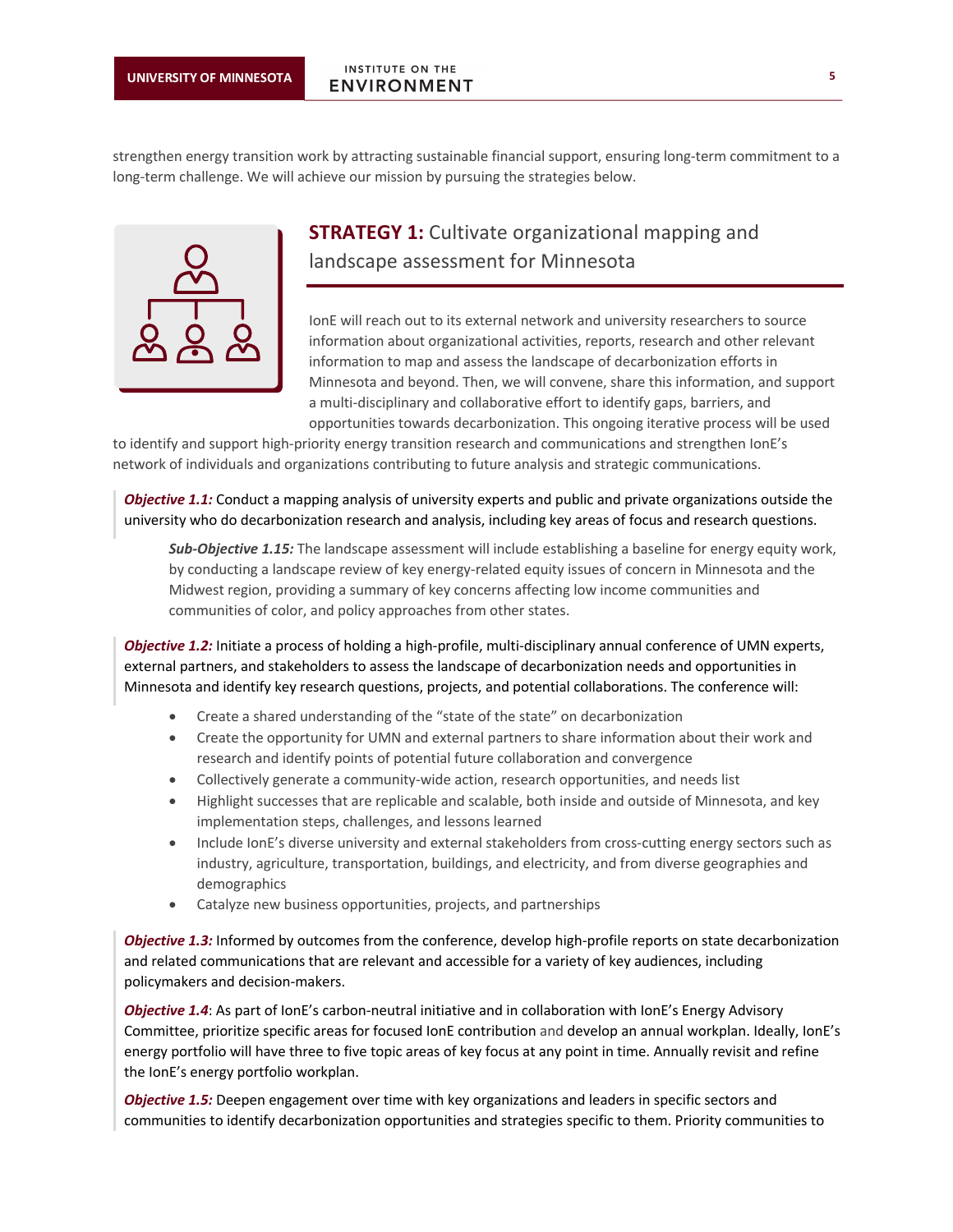engage are communities of color, tribal communities, rural communities, low- and middle-income households, and communities of people disproportionately bearing the burden of a carbon-based energy system.



**STRATEGY 2:** Establish IonE's energy program as a highly visible broker of information through strategic communications

In coordination with IonE's strategic communications capabilities, IonE's energy programs will strengthen UMN's role as a visible and highly credible knowledge broker about critical energy transition topics by synthesizing and amplifying faculty, researcher, staff, and student energy-related research from across the university for

policy and stakeholder audiences. Similarly, external expertise and activities will be synthesized and amplified in a way that aligns with the unique value of the university. Strategic communications will help forge partnerships between university researchers and practitioners and encourage uptake of university-generated knowledge in practice. It is also an important way to broadly engage UMN experts with IonE and provide value to them.

*Objective 2.1:* As a foundation for IonE's energy program strategic communications, develop a strategic communications plan and branding, including a plan for performance metrics and evaluation. Communications planning will include an assessment of other sources of energy transition information and audience description and needs. This planning will ensure that new efforts serve a clear purpose and provide additional value.

**Objective 2.2:** Update the IonE website and establish new communications channels such as a newsletter and social media to build and regularly communicate with a broad audience.

*Objective 2.3:* Issue regular white papers, policy briefs, and similar documents to synthesize university energy research for a broad and diverse audience.



## **STRATEGY 3:** Develop targeted decarbonization solutions through collaborative teams

IonE will convene and support targeted, multi-disciplinary solutions teams of UMN researchers and external partners to work on key decarbonization topics. This work may involve targeted research, demonstration projects, or communications. IonE's Energy Advisory Committee, scientists and staff will assist with topic identification, participant identification and recruitment, process support, securing funding, strategic communications, and stakeholder engagement. IonE will engage students

as research assistants and/or through capstone, Grand Challenge courses and other student-focused academic opportunities and will raise the profile of existing research and researchers. A key aspect of these efforts will be to examine topics from multiple disciplinary perspectives and through multiple lenses, including equity and social impacts. To provide multiple perspectives, teams may include a variety of UMN experts as well as external experts, community representatives, and others.

*Objective 3.1:* Create IonE energy program structure to convene and support collaborative solutions teams. As part of this effort, develop annual targets for the number of projects as well as an approach for assessing and selecting possible topics, with additional attention given to equity-focused projects. Test, evaluate, and refine the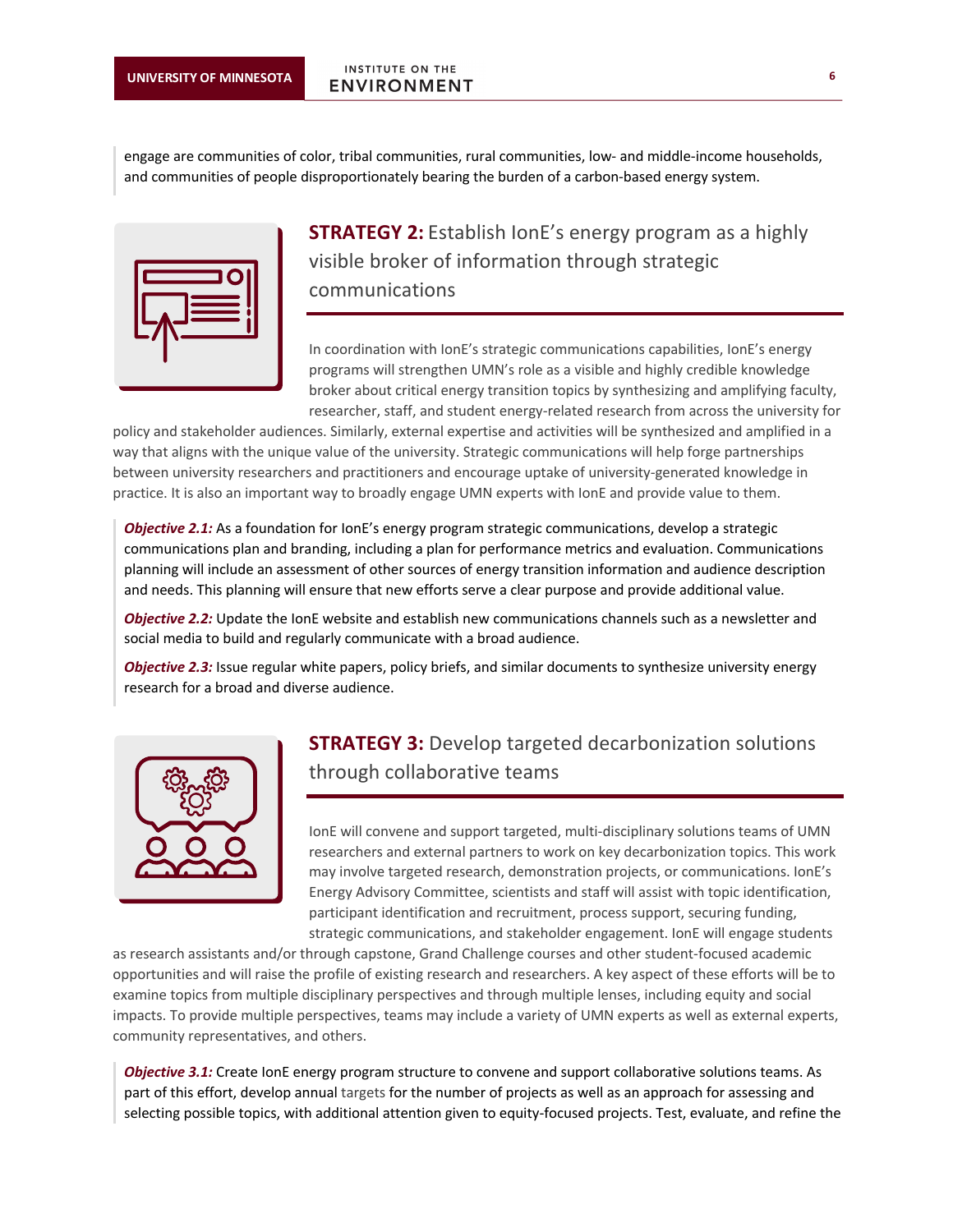solution team process over time. Promote student involvement at various levels in the work of the solutions teams.

*Objective 3.2:* In the first years of this plan, complete existing collaborative team projects (e.g., microgrids, energy storage, solar pollinators, inclusive finance, etc.).

*Objective 3.3:* In the first years of this plan, convene one or two new initial multidisciplinary solution teams on key topics for early action. Use these early efforts to test and refine the solution team model.

*Objective 3.4:* In the later years of this plan, regularly convene solution teams on high-value topics identified by the decarbonization analysis, IonE's Energy Advisory Committee, and partner networks.



## **STRATEGY 4:** Advance education and leadership in energy

transition

IonE will leverage resources across its own programs and other university education and leadership development programs to deepen engagement of students, key stakeholders and decision-makers in energy transition education, research, and leadership. This will include working with IonE's global partnerships to cultivate energy expertise among Midwest decision-makers and enhance UMN's global relevance.

IonE will continue and improve its student engagement, including integrating energy transition topics into university classes and curriculum, supporting student-engaged research and project work, hiring student interns and graduate students, and involving students in IonE's Energy Advisory Committee. IonE will build upon its existing student engagement across campuses, colleges and departments, including the Law School, Humphrey School of Public Affairs, Carlson School of Management, School of Design, College of Science and Engineering, College of Food, Agriculture and Natural Resources, UMN Morris, UMN Duluth, Natural Resources Research Institute, the College of Liberal Arts (Economics, Psychology, Sociology, Geography), and others.

*Objective 4.1:* In the first year of this plan, work with UMN Law School on course offerings, the Energy & Environment Law Clinic, and independent research and writing opportunities, focusing on law and policy topics related to energy.

*Objective 4.2:* In the first year of this plan, work with Humphrey School on Capstone projects.

*Objective 4.3:* Enhance partnerships with students in other campuses colleges and disciplines.

**Objective 4.4:** Identify and connect with student environmental and energy organizations and clubs.

*Objective 4.5:* Identify and pursue other student engagement opportunities, including engaging students in solutions teams whenever possible. As part of this work, collaborate with current programs, such as Acara, Boreas, Spark-Y, Urban Scholar Program, Capitol Pathways Scholars, North Star STEM Alliance, and others emphasizing programs that encourage students of color to enter the energy field.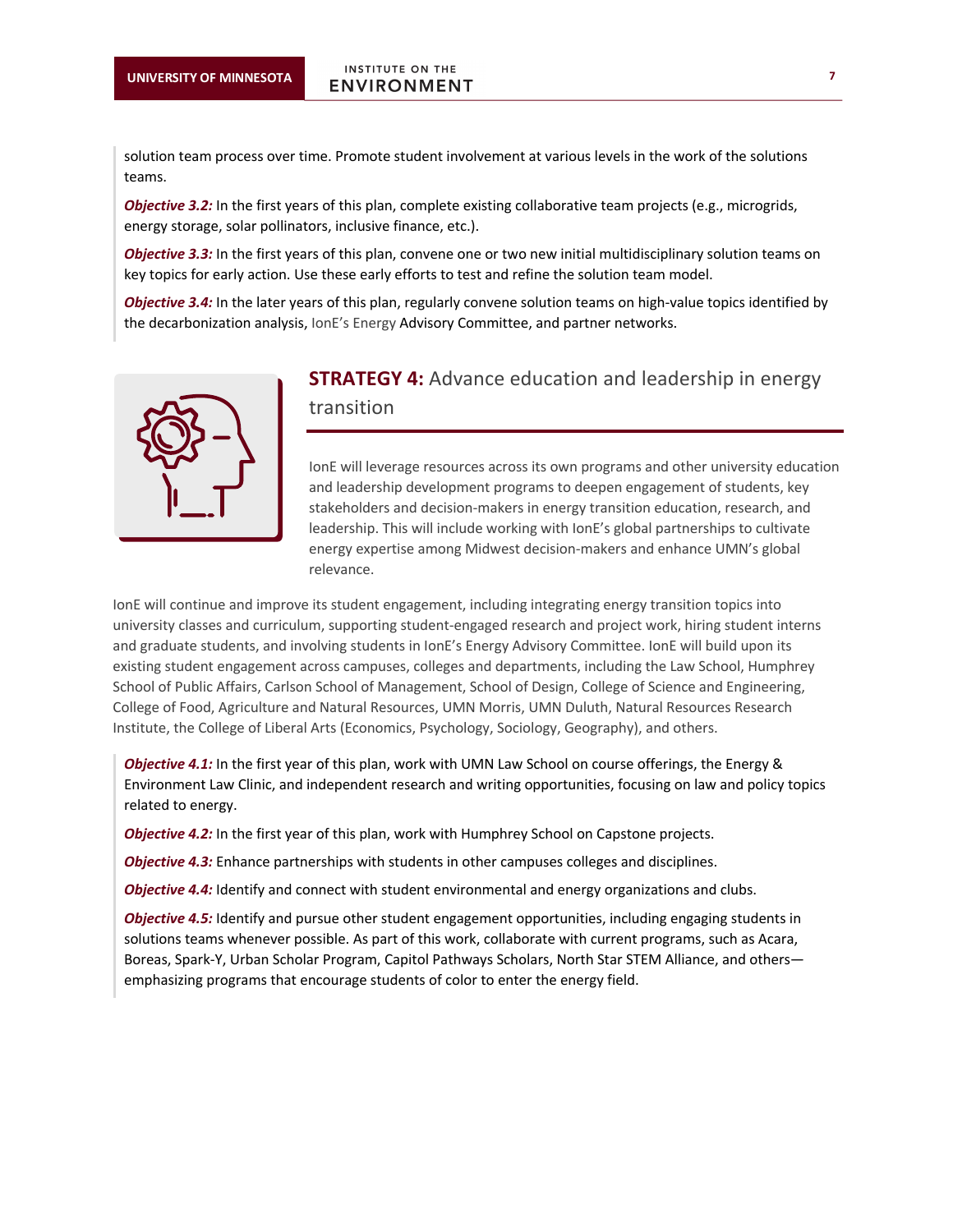

## **STRATEGY 5:** Create the institutional structure for leadership, advising, and collaboration

IonE will strengthen its leadership, advising, and collaboration arrangements to provide strategic direction and position itself as a hub of information and thought leadership on energy transition topics on behalf of the university. Additionally, IonE will lead initiatives that are supportive of diversity, equity and inclusion.

**Objective 5.1:** Create IonE energy programs leadership structure, including a small core "academic and others" leadership team. Define roles and responsibilities to ensure the leadership team has a key role in the energy program's success. This group would include several faculty drawn from diverse disciplines and at least one external partner, with the charge of providing guidance and accountability to lonE's leadership, which is led by Director and faculty member Jessica Hellmann.

*Objective 5.2:* Recruit and launch IonE's Energy Advisory Committee of UMN faculty, extension and professional research staff as well as external partners to provide ongoing strategic insights and guidance about IonE's work and organizational health. This committee would be comprised of university and external thought leaders, similar to the committee convened for this strategic planning process.

*Objective 5.3:* Support IonE's Diversity, Equity, and Inclusion (DEI) efforts to develop DEI-focused leadership, advising, and collaboration goals and objectives. In the first year of this plan, develop specific goals and metrics for DEI.

*Objective 5.4:* Leveraging IonE's affiliate structure, grow and sustain a network of UMN energy experts and students to engage in energy transition analysis. As part of this work, develop a database of UMN faculty and professional researchers and staff working on energy transition topics and their areas of expertise to help link them to key opportunities, information, and potential partners. Work closely with IonE energy-related programs, including international energy policy partnerships with Germany.

*Objective 5.5:* Build and sustain a network of external partners to engage in energy transition analysis, convening, demonstration projects, and communications efforts. This includes key utility and industry leaders and entrepreneurs who are critical for transforming sectors that produce and use energy. It also includes other academic institutions that can partner on research and communications.



### **STRATEGY 6:** Strengthen leadership and

management capacity

IonE will build its leadership and management capacity to conduct research and analysis, provide support for convenings and project teams, advance strategic communications, and effectively administer IonE's energy program activities.

**Objective 6.1:** In the first year of this plan, develop an organizational structure and staffing plan based on an assessment of needs, available IonE capacity, and gaps. As

part of this effort, support IonE's development of human resource strategies for internal diversity, equity, and inclusion goals, including staff representative of Minnesota's diverse population.

*Objective 6.2:* Recruit and onboard new staff, where needed, focusing in the near term on building capacity for strategic communications, convening, and analytical support.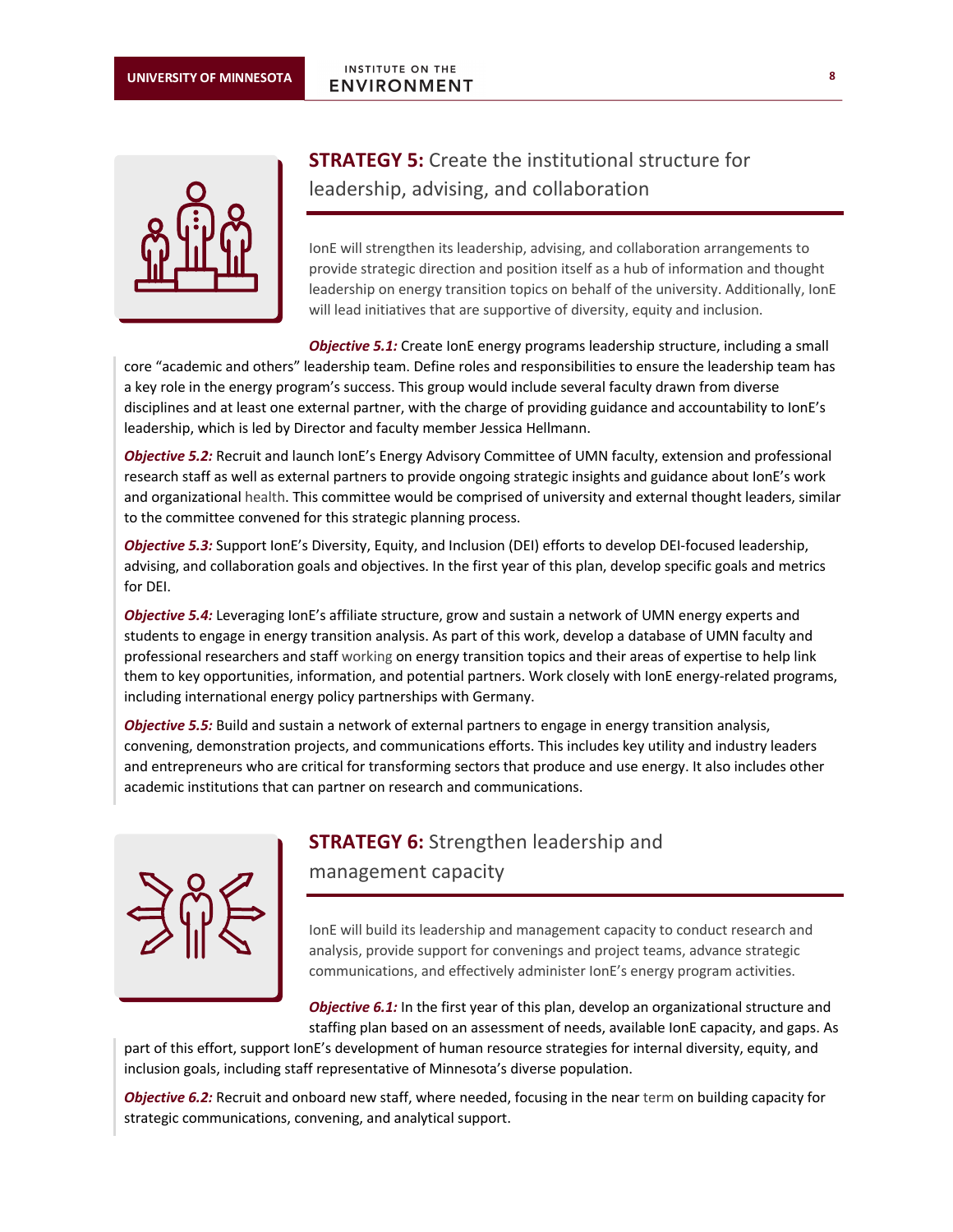*Objective 6.3:* Expand in-house energy transition expertise to build internal analytical capacity and ability to provide technical communications on energy transition research.



## **STRATEGY 7:** Ensure long-term financial sustainability

IonE will ensure sufficient and sustainable funding for operational support and strategic activities in which IonE leads or participates with other energy transition partners.

*Objective 7.1:* Develop and submit proposals for core IonE operational support and strategic activities necessary to achieve the strategic goals and objectives outlined in this plan.

*Objective 7.2:* Ensure capacity for multi-disciplinary grant development (e.g., National Science Foundation, U.S. Department of Energy, ARPA-E, etc.). Work actively with multidisciplinary UMN partners in seeking research funding opportunities.

*Objective 7.3:* Explore new/innovative revenue strategies (e.g. industry affiliates, strategic affiliation with the state of Minnesota, private donors, etc.).